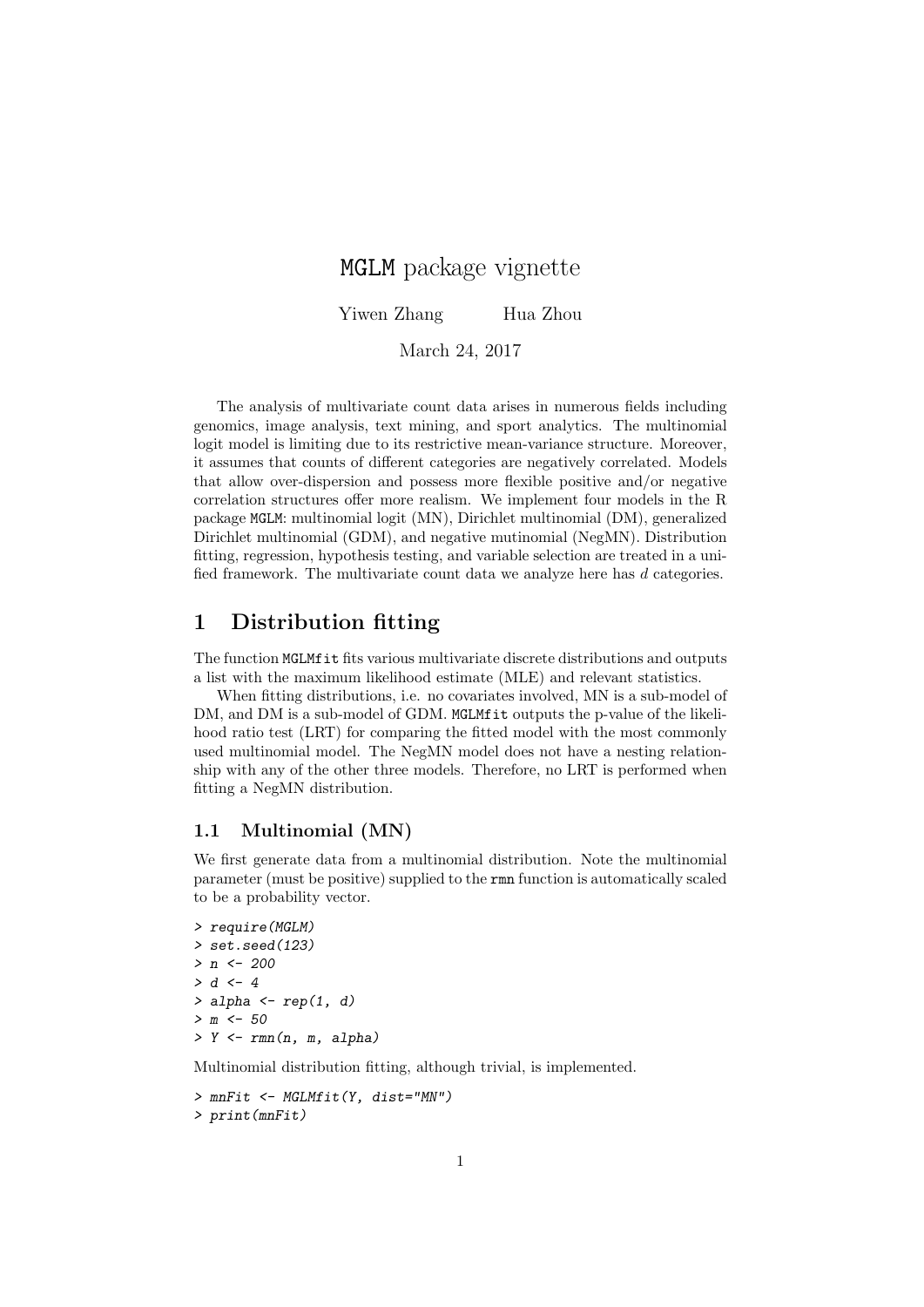```
estimate SE
alpha_1 0.2568 0.03089124
alpha_2 0.2467 0.03048271
alpha_3 0.2451 0.03041595
alpha_4 0.2514 0.03067556
Distribution: Multinomial
Log-likelihood: -1457.788
BIC: 2931.471
AIC: 2921.576
LRT test p value:
Iterations:
```
As a comparison, we fit the DM distribution to the same data set. The results indicate that using a more complex model on the multinomial data shows no advantage.

```
> compareFit <- MGLMfit(Y, dist="DM")
> print(compareFit)
        estimate SE
alpha_1 5270901 786946676
alpha_2 5063596 755995891
alpha_3 5030755 751092797
alpha_4 5160065 770398732
Distribution: Dirichlet Multinomial
Log-likelihood: -1457.788
BIC: 2936.769
AIC: 2923.576
LRT test p value: 1.000
Iterations: 35
```
Both the DM parameter estimates and their standard errors are large, indicating possible overfitting by the DM model. This is confirmed by the fact that the p-value of the LRT for comparing MN to DM is close to 1.

# 1.2 Dirichlet-multinomial (DM)

DM is a Dirichlet mixture of multinomials and allows over-dispersion. Similar to the MN model, it assumes that the counts of any two different categories are negatively correlated. We generate the data from the DM model and fit the DM distribution.

> set.seed(123)  $> n < -200$  $> d < -4$  $>$  alpha  $\leq$  rep(1, d)  $> m < -50$ > Y <- rdirm(n, m, alpha)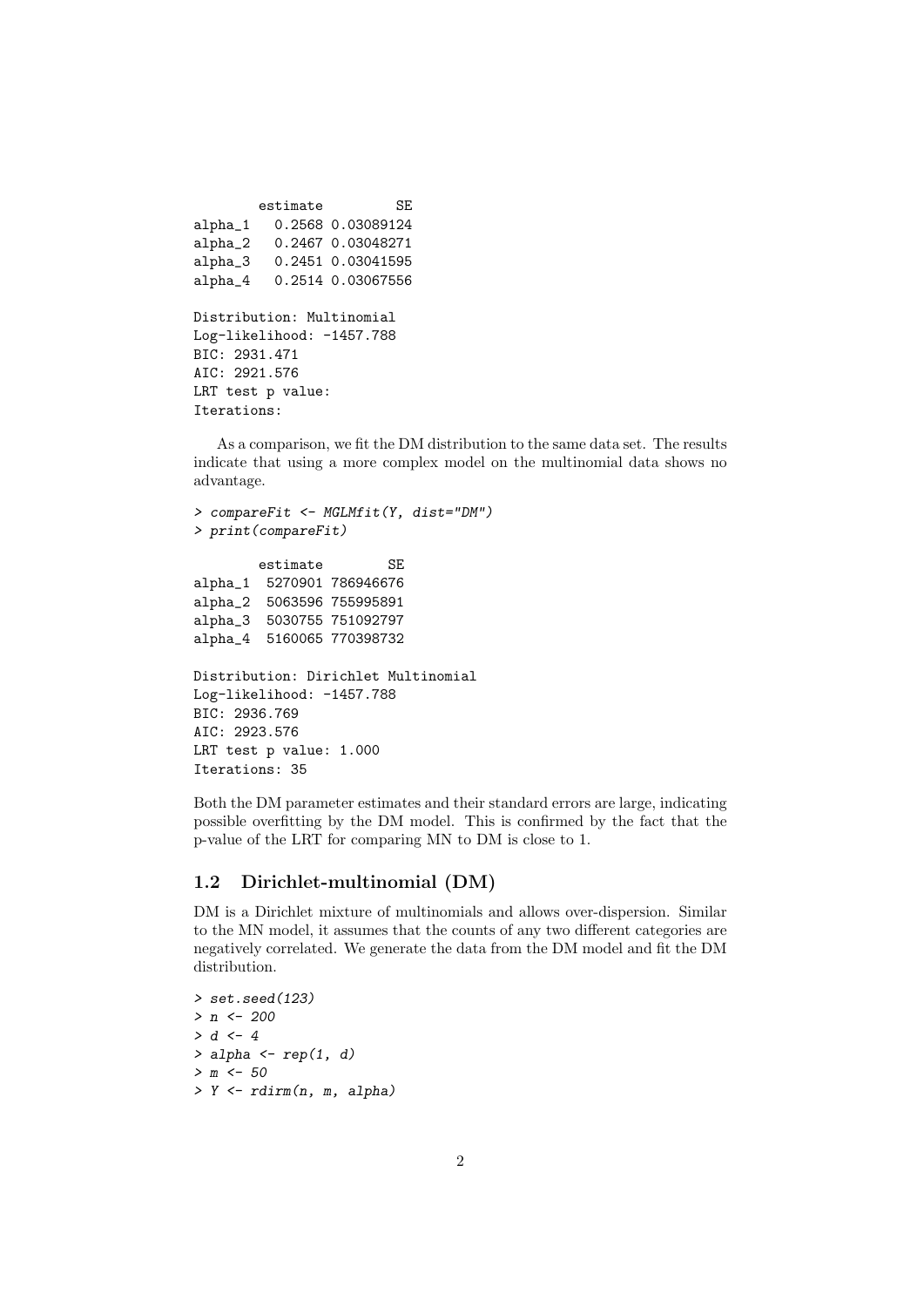```
> dmFit <- MGLMfit(Y, dist="DM")
> print(dmFit)
         estimate SE
alpha_1 0.9766705 0.07658856
alpha_2 0.9951423 0.07925470
alpha_3 1.0061205 0.08003311
alpha_4 0.9045003 0.07254733
Distribution: Dirichlet Multinomial
Log-likelihood: -2011.225
BIC: 4043.644
AIC: 4030.451
LRT test p value: <0.0001
Iterations: 4
```
The estimate is very close to the true value with small standard errors. The LRT shows that the DM model is significantly better than the MN model.

# 1.3 Generalized Dirichlet-multinomial (GDM)

GDM model uses  $d - 2$  more parameters than the DM model and allows both positive and negative correlations among different categories. DM is a sub-model of GDM. Here we fit a GDM model to the above DM sample.

```
> gdmFit <- MGLMfit(Y, dist="GDM")
> print(gdmFit)
         estimate SE
alpha_1 1.1584741 0.12340343
alpha_2 0.9932931 0.43723945
alpha_3 0.8399666 0.10637444
beta_1 3.7068631 0.22641418
beta_2 1.9793891 0.09464476
beta_3 0.7596409 0.08440347
Distribution: Generalized Dirichlet Multinomial
Log-likelihood: -2007.559
BIC: 4046.907
AIC: 4027.117
LRT test p value: <0.0001
Iterations: 27
```
GDM yields a slightly larger log-likelihood value but a larger BIC, suggesting DM as a preferred model. p-value indiciates GDM is still significantly better thant the MN model. Now we simulate data from GDM and fit the GDM distribution.

```
> set.seed(124)
> n < - 200> d < -4> alpha \leq rep(1, d-1)
```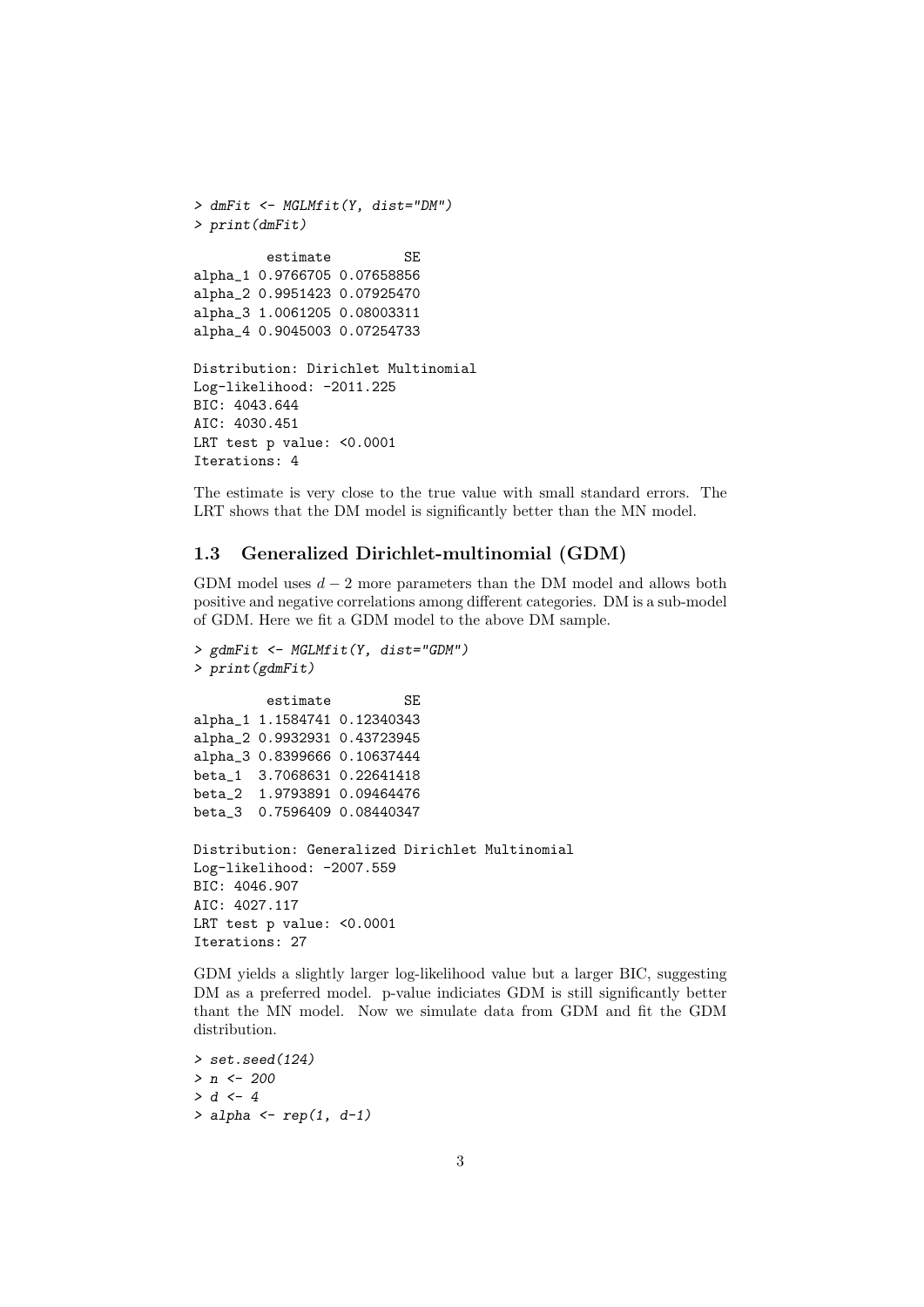```
> beta \leftarrow rep(1, d-1)> m < -50> Y <- rgdirm(n, m, alpha, beta)
> gdmFit <- MGLMfit(Y, dist="GDM")
> print(gdmFit)
         estimate SE
alpha_1 1.0198347 0.10348011
alpha_2 0.8261251 0.10931635
alpha_3 0.7743869 0.09256818
beta_1 1.0621116 0.09556607
beta_2 0.8462160 0.10872545
beta_3 0.9245595 0.13500770
Distribution: Generalized Dirichlet Multinomial
Log-likelihood: -1820.616
BIC: 3673.021
AIC: 3653.231
LRT test p value: <0.0001
Iterations: 24
```
## 1.4 Negative multinomial (NegMN)

NegMN model is a multivariate analog of the negative binomial model. It assumes positive correlation among the counts. The following code generates data from the NegMN model and fit the NegMN distribution,

```
> set.seed(1220)
> n < - 100> d < -4> p < -5> prob \leq rep(0.2, d)
> beta <- 10
> Y <- rnegmn(n, prob, beta)
> negmnFit <- MGLMfit(Y, dist="NegMN")
> print(negmnFit)
      estimate SE
p_1 0.1881512 0.009583840
p_2 0.1943109 0.009837429
p_3 0.1915110 0.009722206
p_4 0.1961775 0.009914205
phi 12.3139348 2.266096911
Distribution: Negative Multinomial
Log-likelihood: -1104.579
BIC: 2232.184
AIC: 2219.158
LRT test p value: NA
Iterations: 4
```
Because MN is not a sub-model of NegMN, no LRT is performed here.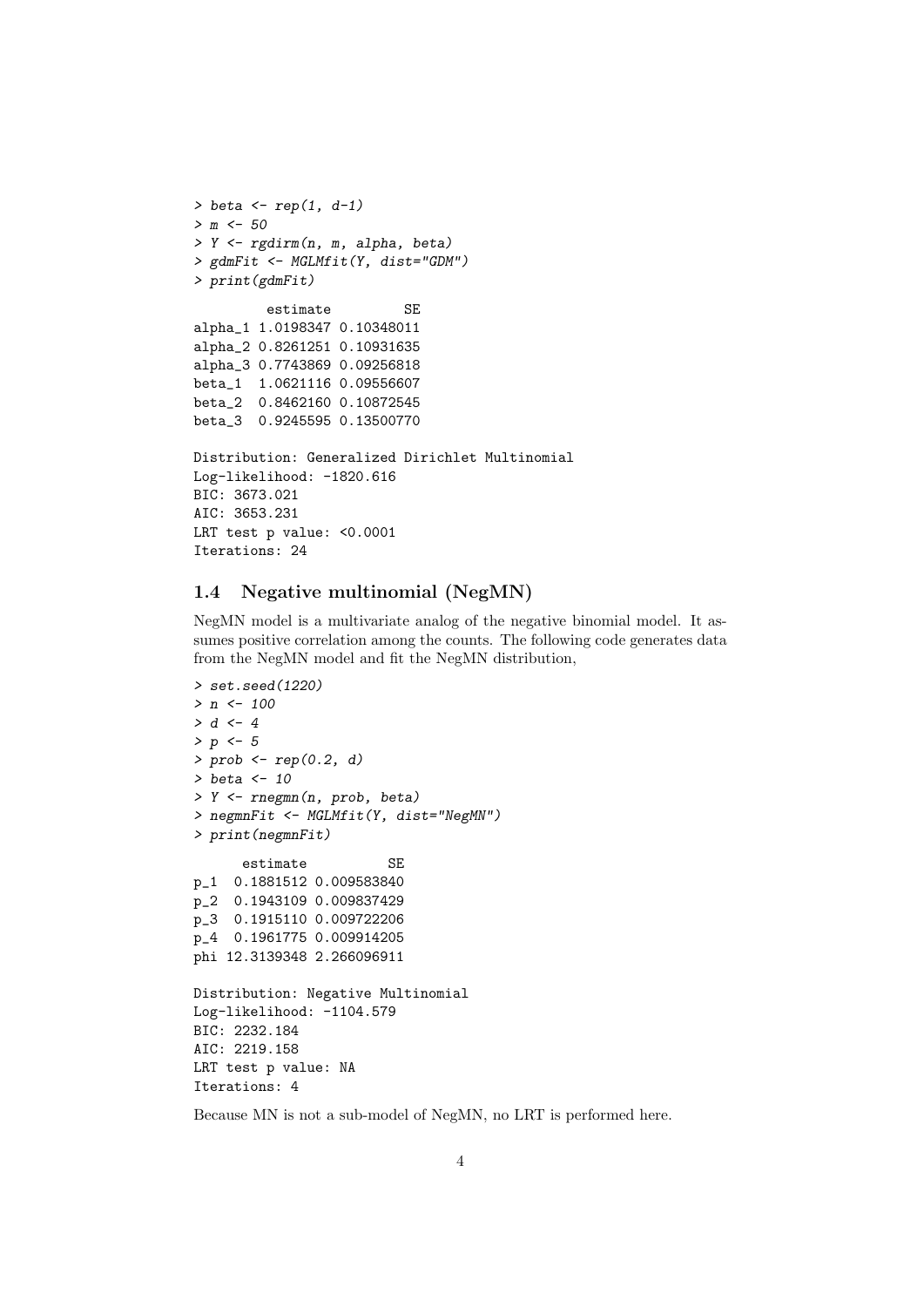# 2 Regression

In regression, the  $n \times p$  covariate matrix X is similar to that used in the glm function. The response should be a  $n \times d$  count matrix. Unlike estimating a parameter vector  $\beta$  in GLM, we need to estimate a parameter matrix B when the responses are multivariate. The dimension of the parameter matrix depends on the model:

- MN:  $p \times (d-1)$
- DM:  $p \times d$
- GDM:  $p \times 2(d-1)$
- NegMN:  $p \times (d+1)$

The GDM model provides the most flexibility, but also requires most parameters. In the function MGLMreg for regression, the option dist="MN", "DM", "GDM" or "NegMN" specifies the model.

The rows  $B_i$ , of the parameter matrix correspond to covariates. By default, the function output the Wald test statistics and p-values for testing  $H_0 : B_{j,:} = \mathbf{0}$ vs  $H_a: B_{j,1} \neq 0$ . If specifying the option LRT=TRUE, the function also outputs LRT statistics and p-values.

Next, we demonstrate that model mis-specification results in failure of hypothesis testing. We simulate response data from the GDM model. Covariates  $X_1$  and  $X_2$  have no effect while  $X_3$ ,  $X_4$ ,  $X_5$  have different effect sizes.

```
> set.seed(1234)
> n < - 200> p \le -5> d < -4> X \le matrix(runif(p * n), n, p)
> alpha <- matrix(c(0.6, 0.8, 1), p, d - 1, byrow=TRUE)
> alpha[c(1, 2),] <- 0
> Alpha \leq exp(X \frac{1}{6} alpha)
> beta <- matrix(c(1.2, 1, 0.6), p, d - 1, byrow = TRUE)> \text{beta}[c(1, 2),] < -0> Beta \leq - \exp(X \sqrt[2]{*}\%) beta)
> m \le runif(n, min=0, max=25) + 25
> Y <- rgdirm(n, m, Alpha, Beta)
```
We fit various regression models and test significance of covariates.

#### 2.1 Multinomial regression

```
> mnReg <- MGLMreg(Y~0+X, dist="MN")
> print(mnReg)
Call: MGLMreg(formula = Y \sim 0 + X, dist = "MN")
Coefficients:
       Col_1 Col_2 Col_3
X1 0.2770632 -0.1827597 -0.1232039
```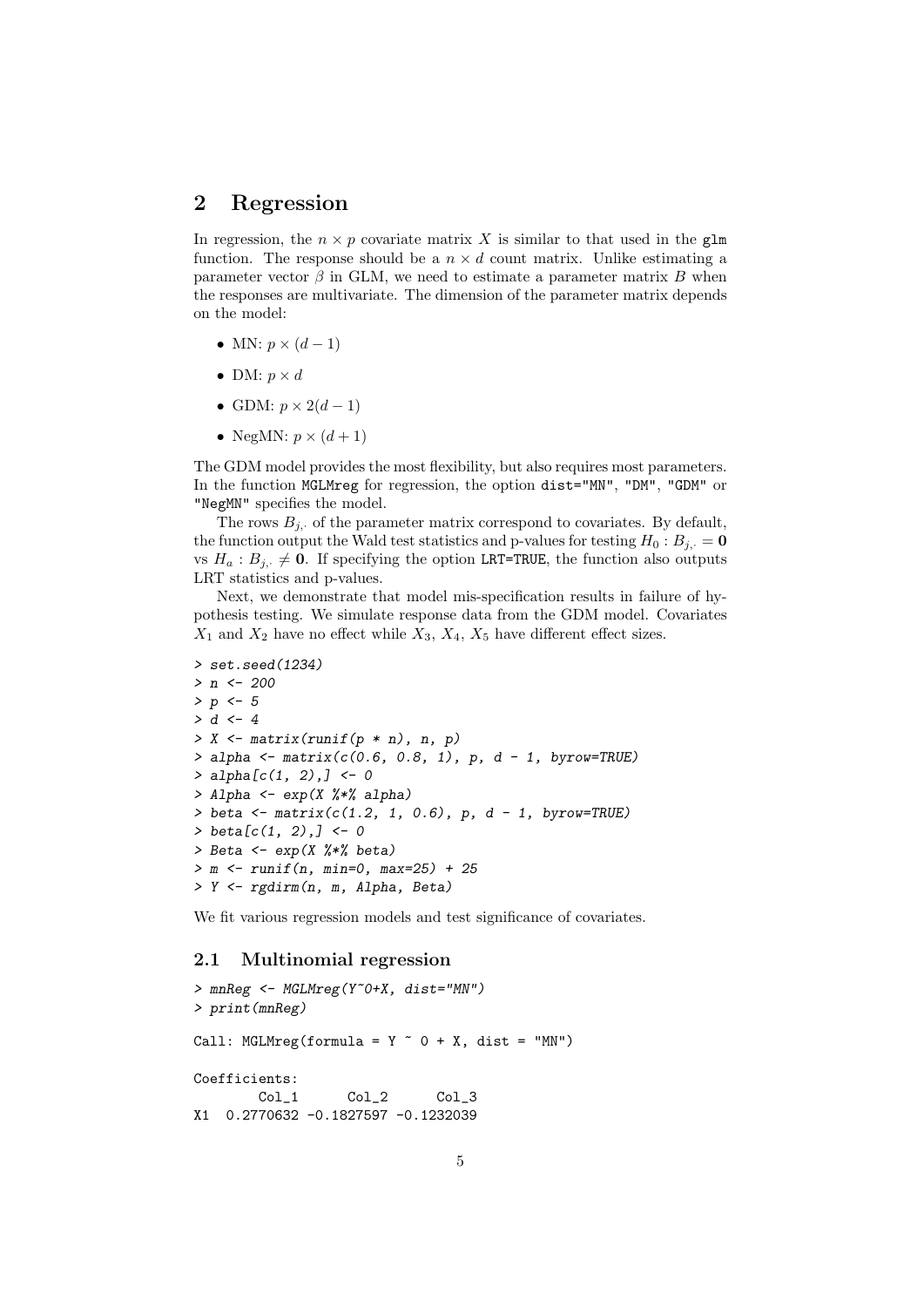```
X2 0.5430639 0.4227301 0.2465230
X3 0.3332517 0.5176055 0.2218513
X4 0.3568425 0.4867224 0.5654272
X5 -0.3024545 0.1925076 0.3237132
Hypothesis test:
  wald value Pr(>wald)
X1 24.63244 1.842859e-05
X2 21.99680 6.533133e-05
X3 23.10908 3.832310e-05
X4 25.07475 1.489470e-05
X5 49.37327 1.086326e-10
Distribution: Multinomial
Log-likelihood: -2194.448
BIC: 4468.371
AIC: 4418.896
Iterations: 5
```
The Wald test shows that all predictors, including the null predictors  $X_1$  and  $X_2$ , are significant.

#### 2.2 Dirichlet-multinomial regression

```
> dmReg <- MGLMreg(Y~0+X, dist="DM")
> print(dmReg)
Call: MGLMreg(formula = Y \sim 0 + X, dist = "DM")
Coefficients:
      Col_1 Col_2 Col_3 Col_4
X1 0.1541366 -0.1182637 -0.1883392 -0.01317229
X2 0.1832642 0.1420338 -0.1833943 -0.33388600
X3 1.1431456 1.2548276 1.0926352 0.81125874
X4 0.3927028 0.5454214 0.5900146 0.13113218
X5 0.2263497 0.6601081 0.9395988 0.48703415
Hypothesis test:
  wald value Pr(>wald)
X1 3.349794 5.010817e-01
X2 7.845339 9.741075e-02
X3 25.497386 3.995529e-05
X4 8.735121 6.807217e-02
X5 23.136042 1.189431e-04
Distribution: Dirichlet Multinomial
Log-likelihood: -1683.961
BIC: 3473.889
AIC: 3407.922
Iterations: 7
```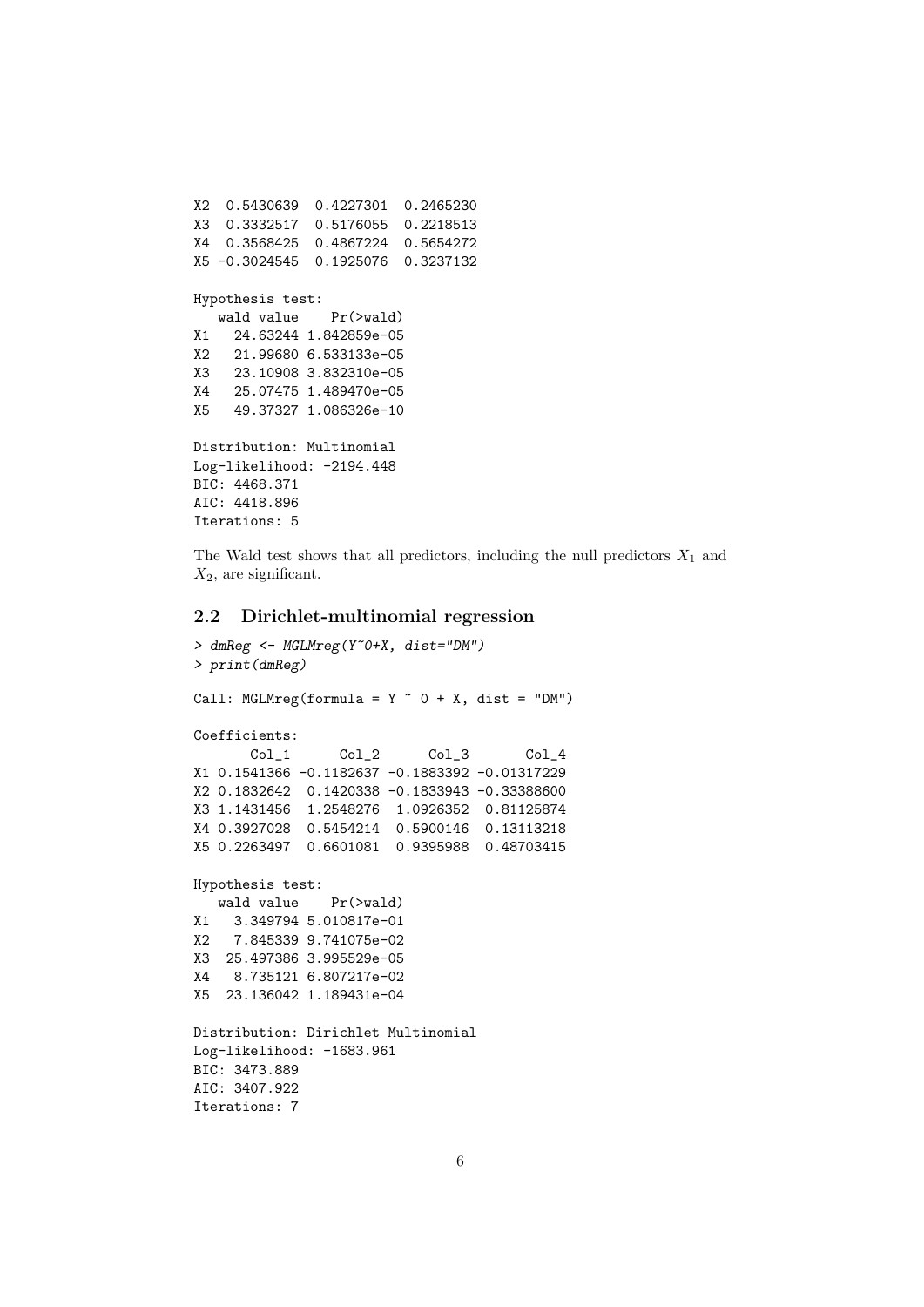Wald test declares that  $X1$ ,  $X2$  and  $X4$  have not effects, but  $X3$  and  $X5$  are significant.

#### 2.3 Generalized Dirichlet-multinomial Regression

```
> gdmReg <- MGLMreg(Y~0+X, dist="GDM")
> print(gdmReg)
Call: MGLMreg(formula = Y \sim 0 + X, dist = "GDM")
Coefficients:
  alpha_Col_1 alpha_Col_2 alpha_Col_3 beta_Col_1 beta_Col_2 beta_Col_3
X1 -0.2839174 0.19050322 0.31570552 -0.4002027 0.6846506 0.4675918
X2 -0.2091710 0.39554111 0.01442559 -0.5082543 0.5526452 -0.1714096
X3 1.0901404 1.24378465 1.17178640 1.3049550 1.5375262 0.9160329
X4 0.2968186 0.40533348 0.80908676 0.4878379 0.5736954 0.3058887
X5 0.6018408 0.03012328 1.28121907 1.4309306 0.2601967 0.8534981
Hypothesis test:
  wald value Pr(>wald)
X1 9.424379 1.510802e-01
X2 4.865683 5.611523e-01
X3 26.828718 1.559064e-04
X4 12.607034 4.971848e-02
X5 38.637877 8.427803e-07
Distribution: Generalized Dirichlet Multinomial
Log-likelihood: -1676.399
BIC: 3511.748
AIC: 3412.798
Iterations: 21
```
When using the correct model GDM, the Wald test is able to differentiate the null effects from the significant ones. GDM regression yields the highest loglikelihood and smallest BIC.

#### 2.4 Negative multinomial regression

```
> negReg <- MGLMreg(Y~0+X, dist="NegMN", regBeta=FALSE)
> print(negReg)
Call: MGLMreg(formula = Y \degree 0 + X, dist = "NegMN", regBeta = FALSE)
Coefficients:
$alpha
        Col_1 Col_2 Col_3 Col_4
X1 0.24360582 -0.21636792 -0.15652499 -0.03137138
X2 0.06189622 -0.05588488 -0.23263498 -0.47977959
X3 -0.16091394 0.02268791 -0.27123839 -0.49512726
X4 -0.17618094 -0.04382845 0.03478118 -0.53012642
X5 -0.60797439 -0.11582939 0.01293699 -0.31585689
```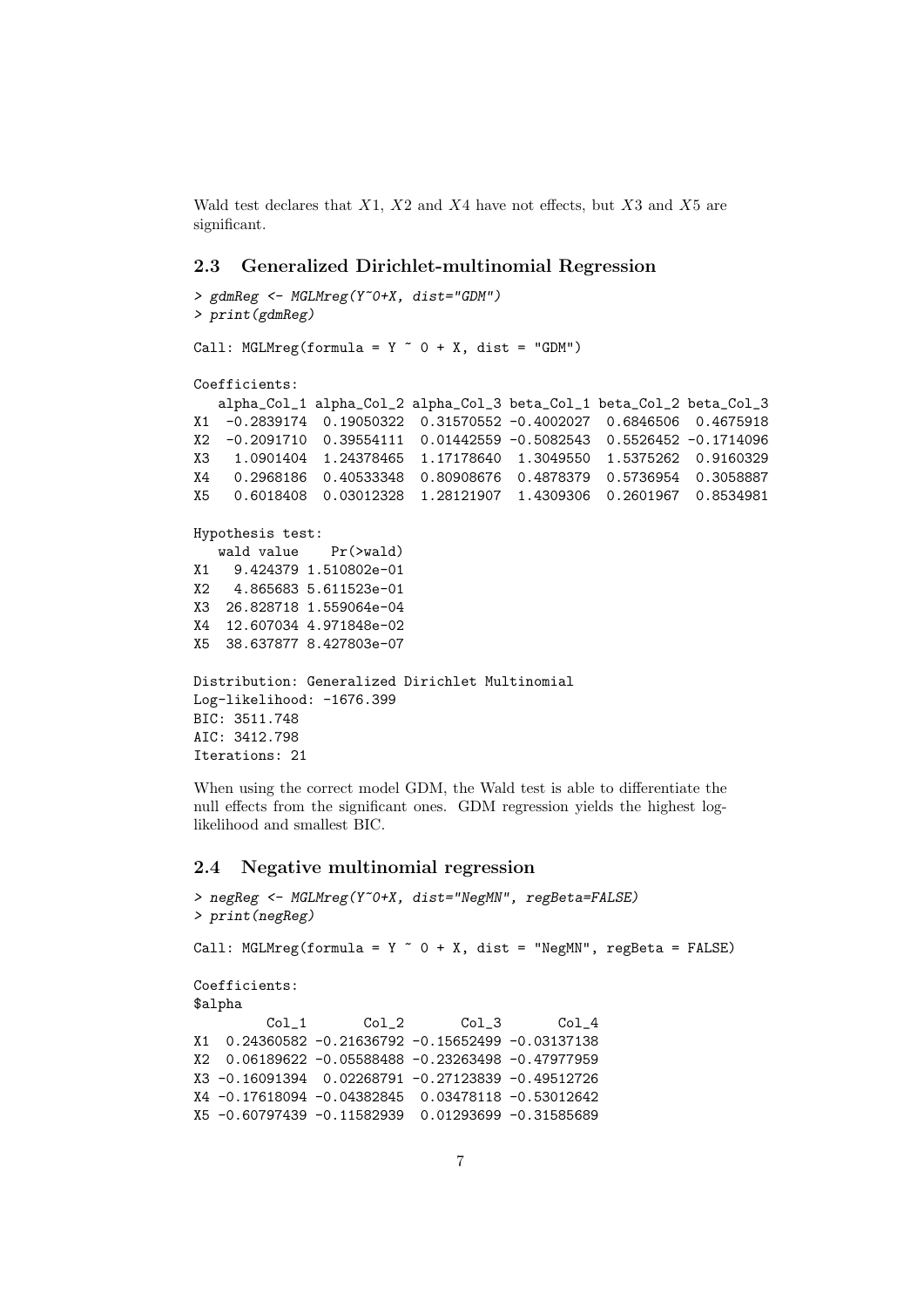\$phi

```
13.77531
```
Hypothesis test: wald value Pr(>wald) X1 24.99903 5.033252e-05 X2 24.90077 5.267448e-05 X3 29.32830 6.704198e-06 X4 28.18693 1.143075e-05 X5 60.50179 2.275444e-12 Distribution: Negative Multinomial

Log-likelihood: -2908.896 BIC: 5929.056 AIC: 5859.792 Iterations: 15

Again, the Wald test declares all predictors to be significant.

### 2.5 Prediction

We can use the fitted model for prediction. The prediction function outputs the probabilities of each category. This helps answer questions such as whether certain features increase the probability of observing category  $j$ . Take the fitted GDM model as an example:

```
> newX \leftarrow matrix(runif(1*p), 1, p)
> pred <- predict(gdmReg, newX)
> pred
        Col_1 Col_2 Col_3 Col_4
[1,] 0.3218286 0.2235816 0.3304694 0.1241204
```
# 3 Sparse regression

Regularization is an important tool for model selection and improving the risk property of the estimates. In the package, we implemented three types of penalties on the paramter matrix B:

- selection by entries
- selection by rows/predictors
- selection by rank

The function MGLMtune finds the optimal tuning parameter with the smallest BIC and outputs the estimate using the chosen tuning parameter. The output from MGLMtune is a list containing the solution path and the final estimate.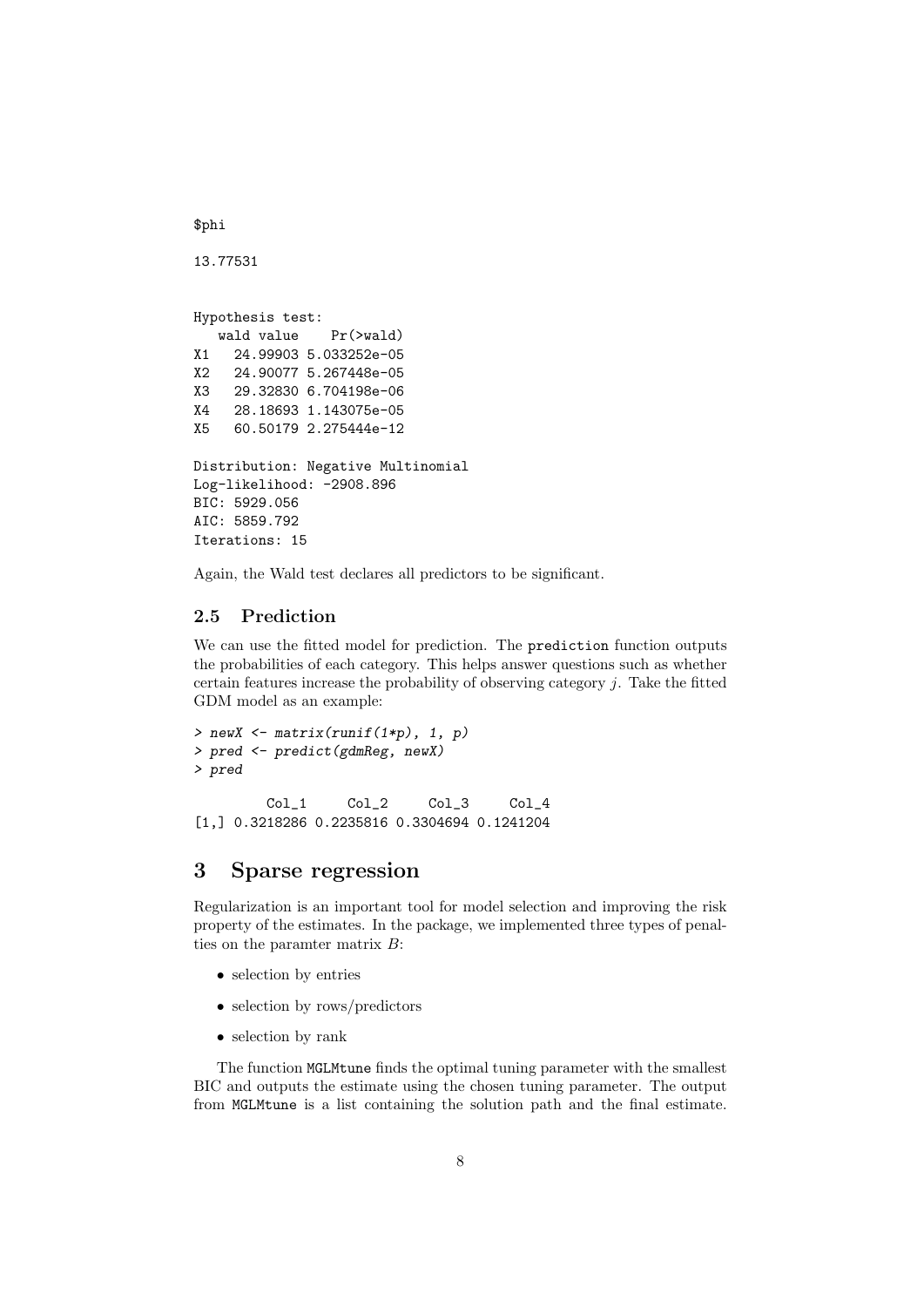Users can either provide a vector of tuning parameters with option lambdas or specify the number of grid points via option ngridpt and let the function decide the default tuning parameters. The function MGLMsparsereg computes the regularized estimate at a given tuning paramter value lambda.

We generate the data from the DM model, with row sparsity, and show how each penalty type works.

```
> set.seed(118)
> n < - 100> p < - 10> d < -5> m \le rbinom(n, 200, 0.8)> X \leq matrix(rnorm(n * p), n, p)
> alpha \leq matrix(0, p, d)
> alpha[c(1, 3, 5), ] < -1> Alpha <- exp(X %*% alpha)
> Y <- rdirm(size=m, alpha=Alpha)
```
#### 3.1 Select by entries

```
> sweep <- MGLMtune(Y ~ 0 + X, dist="DM", penalty="sweep", ngridpt=30)
> print(sweep$select)
Call: MGLMtune(formula = Y \sim 0 + X, dist = "DM", penalty = "sweep",
   ngridpt = 30Distribution: Dirichlet Multinomial
Log-likelihood: -1461.992
BIC: 3066.744
AIC: 2985.984
Degrees of freedom: 31
Lambda: 4.858822
Iterations: 41
```
#### 3.2 Select by rows

Since the rows of the parameter matrix correspond to predictors, selecting by rows performs variable selection at the predictor level.

```
> group <- MGLMtune(Y ~ 0 + X, dist="DM", penalty="group", ngridpt=30)
> print(group$select)
Call: MGLMtune(formula = Y \sim 0 + X, dist = "DM", penalty = "group",
    ngridpt = 30)
Distribution: Dirichlet Multinomial
Log-likelihood: -1485.475
BIC: 3079.238
AIC: 3017.978
Degrees of freedom: 23.51454
Lambda: 20.20407
Iterations: 27
```